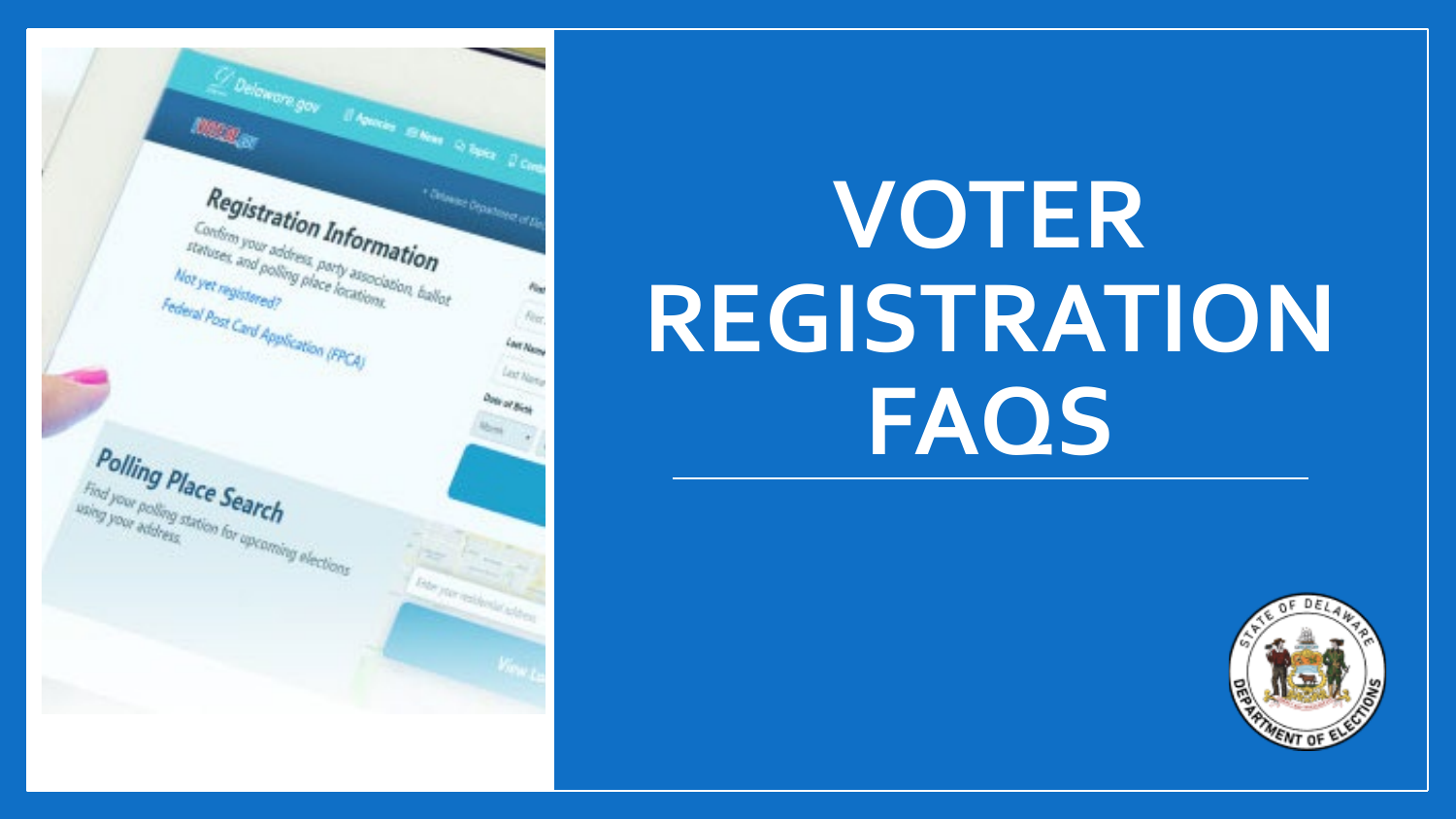**1. I have always voted for candidates of a certain political party, but every time I go to vote in a Primary election, they tell me I am not eligible due to my party affiliation. Why?**

• In a General Election, you may vote for candidates of any party, no matter how you are registered. Delaware is a "Closed Primary" State. If you are Unaffiliated (AKA Independent), you are not able to vote in Primary Elections. If you are not registered with the party, Democrat or Republican, you are not able to vote in the party's Primary Election. You may check your voter record to see how you're registered and update your record at iVote.de.gov.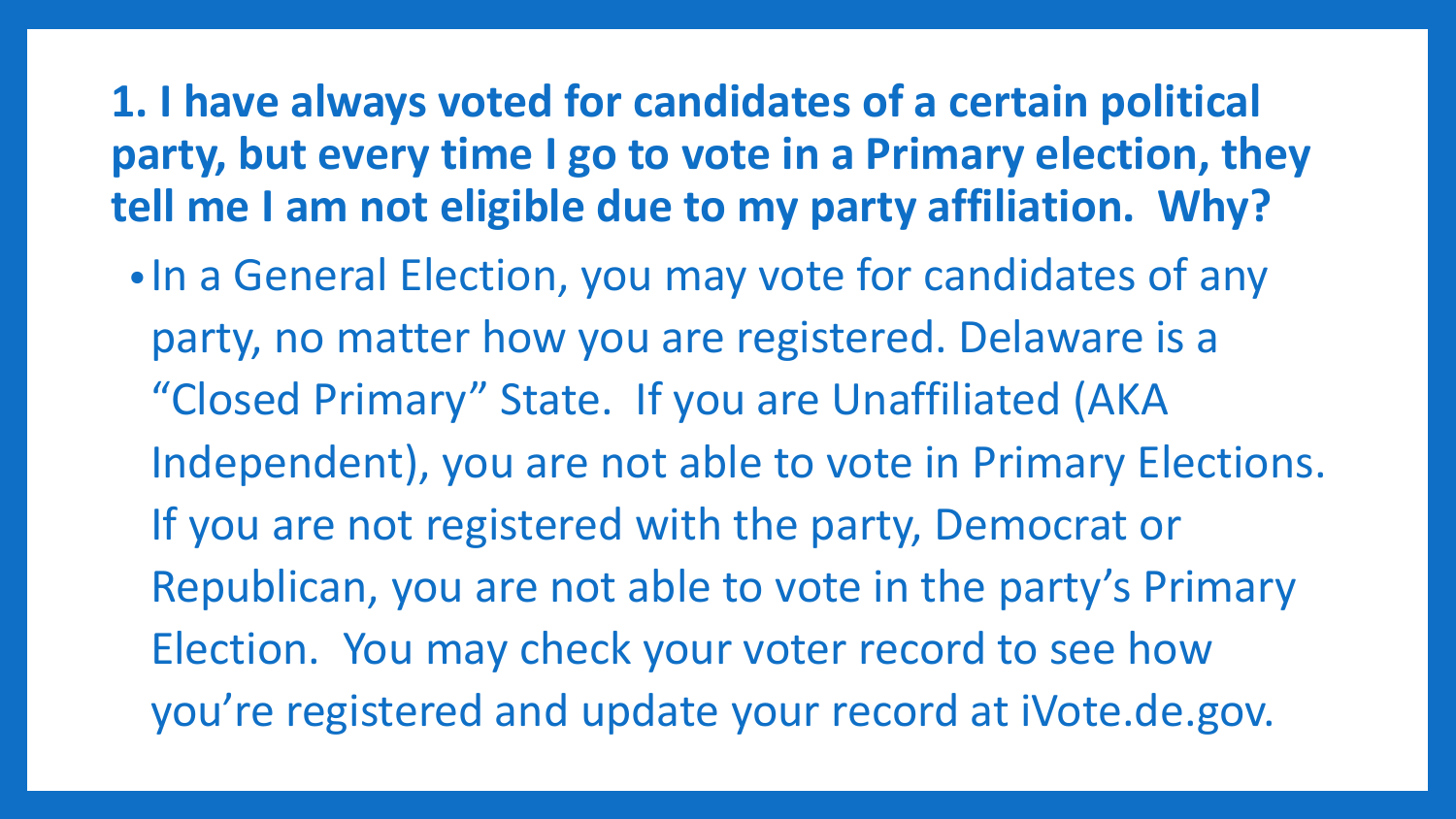**2. At DMV, they put my party down incorrectly, so I am not registered with the party I want. What do I do?**

•You may update your record at iVote.de.gov.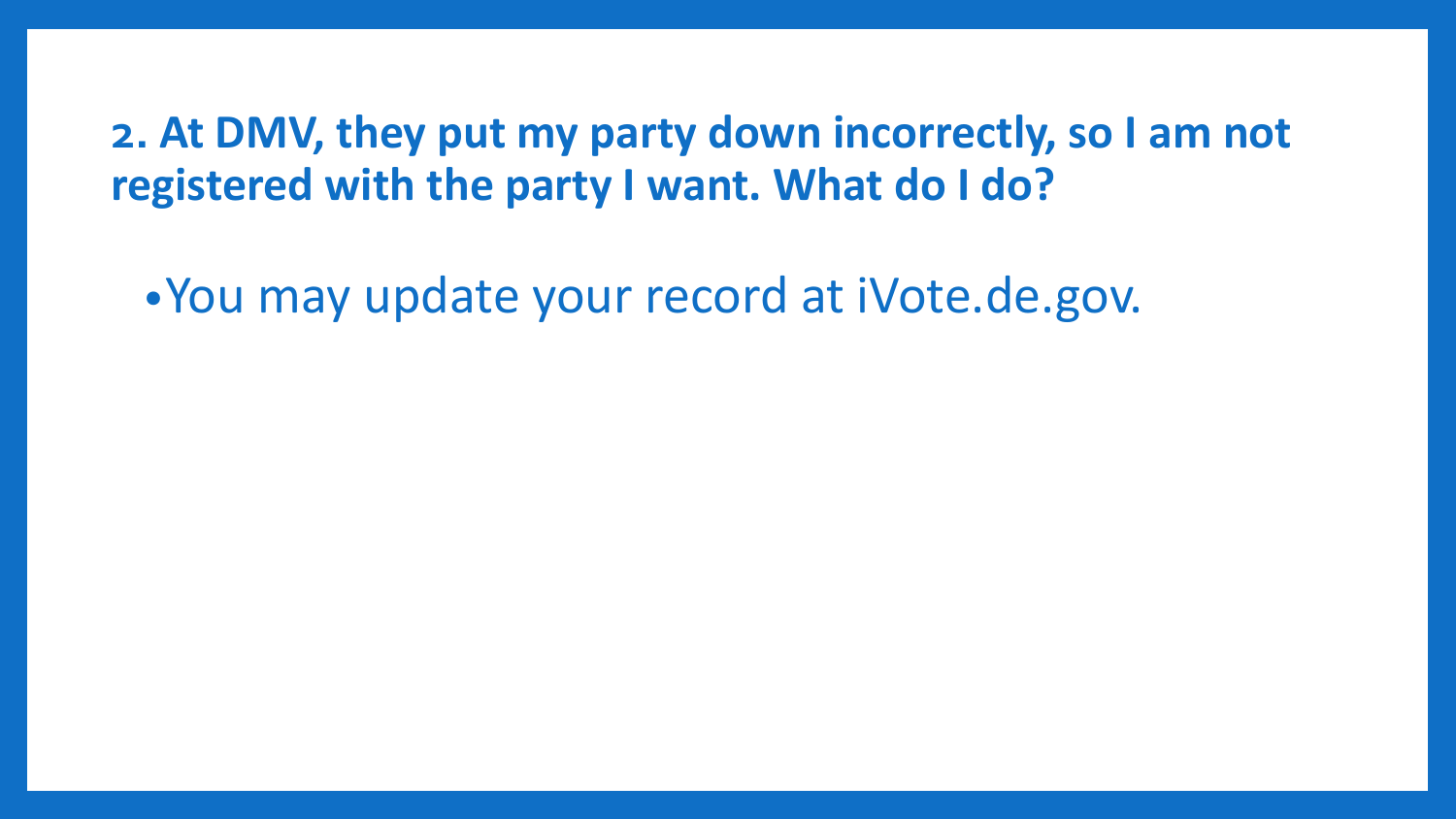#### **3. When are the voter registration deadlines?**

•The last day to register to vote is the fourth Saturday before a Primary or General Election. The last day to register before a Special Election is 10 days before the Special Election.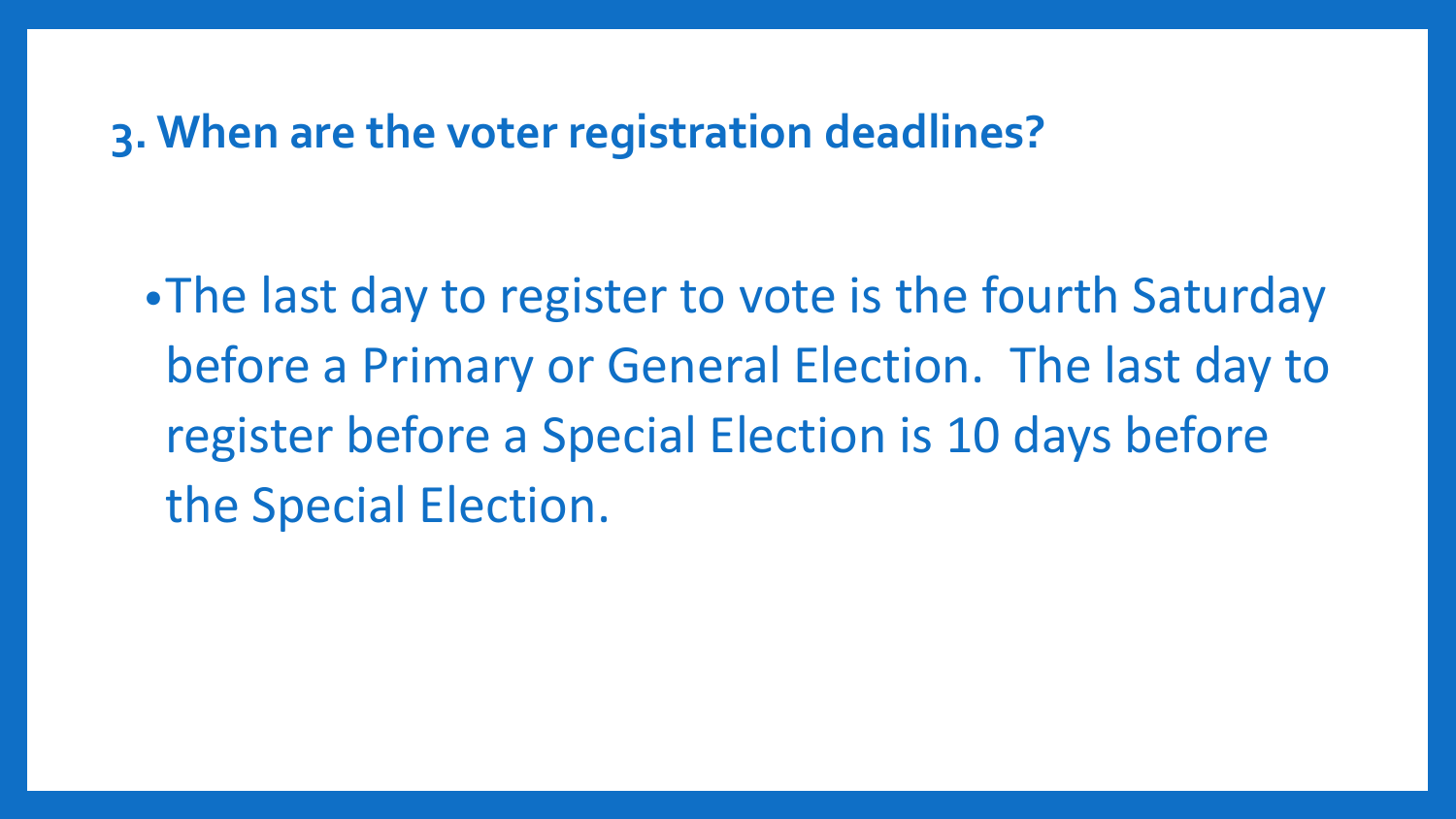**4. When are the party change deadlines?**

•**Presidential Primary:** 60 days before the Presidential Primary. •**Primary Election:** The Friday before the last Saturday in May.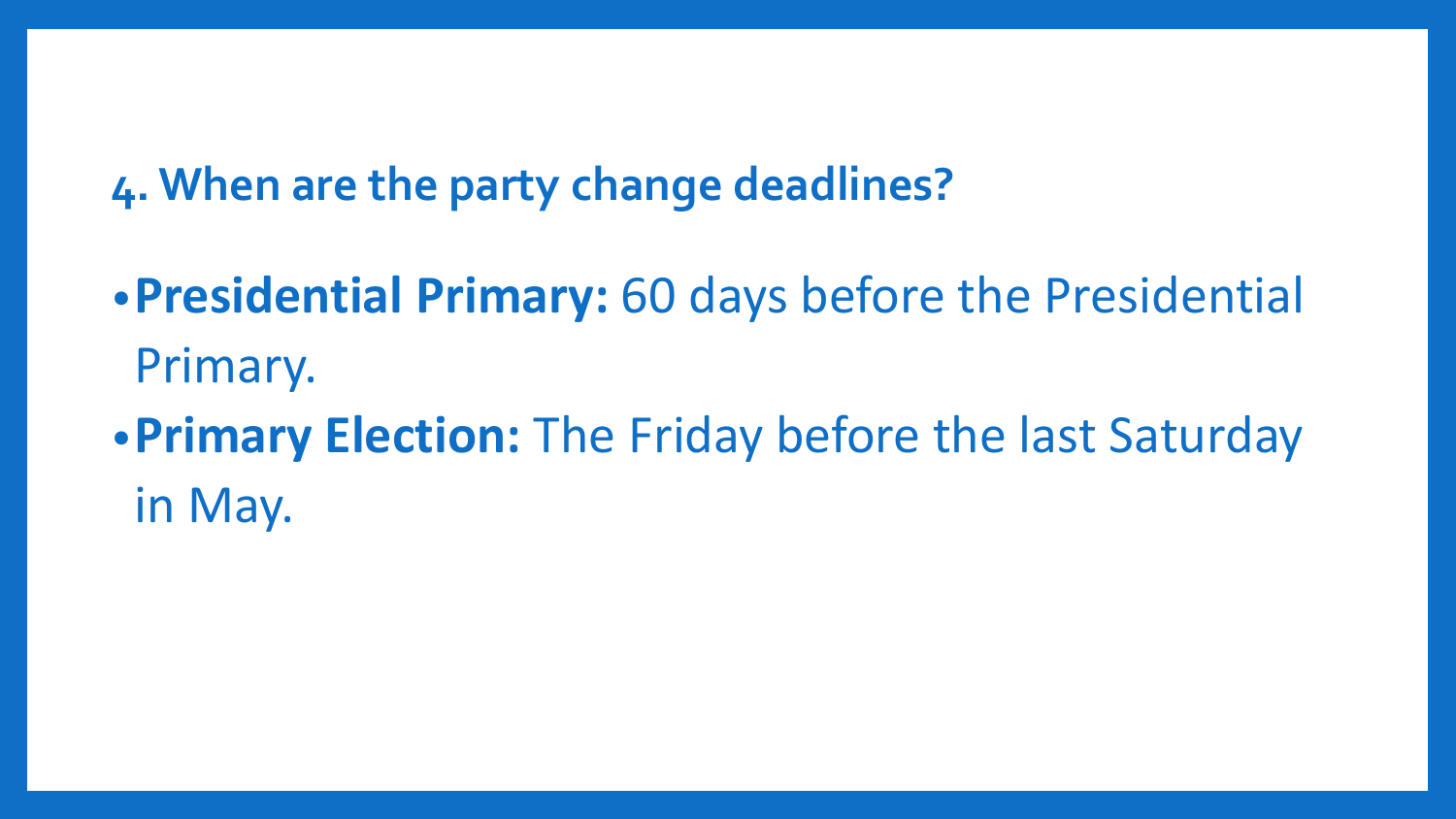#### **5. Do I have to be registered to vote in School Elections?**

#### •No, but you do have to:

- Be a citizen of the United States and the State of Delaware.
- Live in the school district for which the election is being conducted.
- Be 18 years of age on or before the day of the election.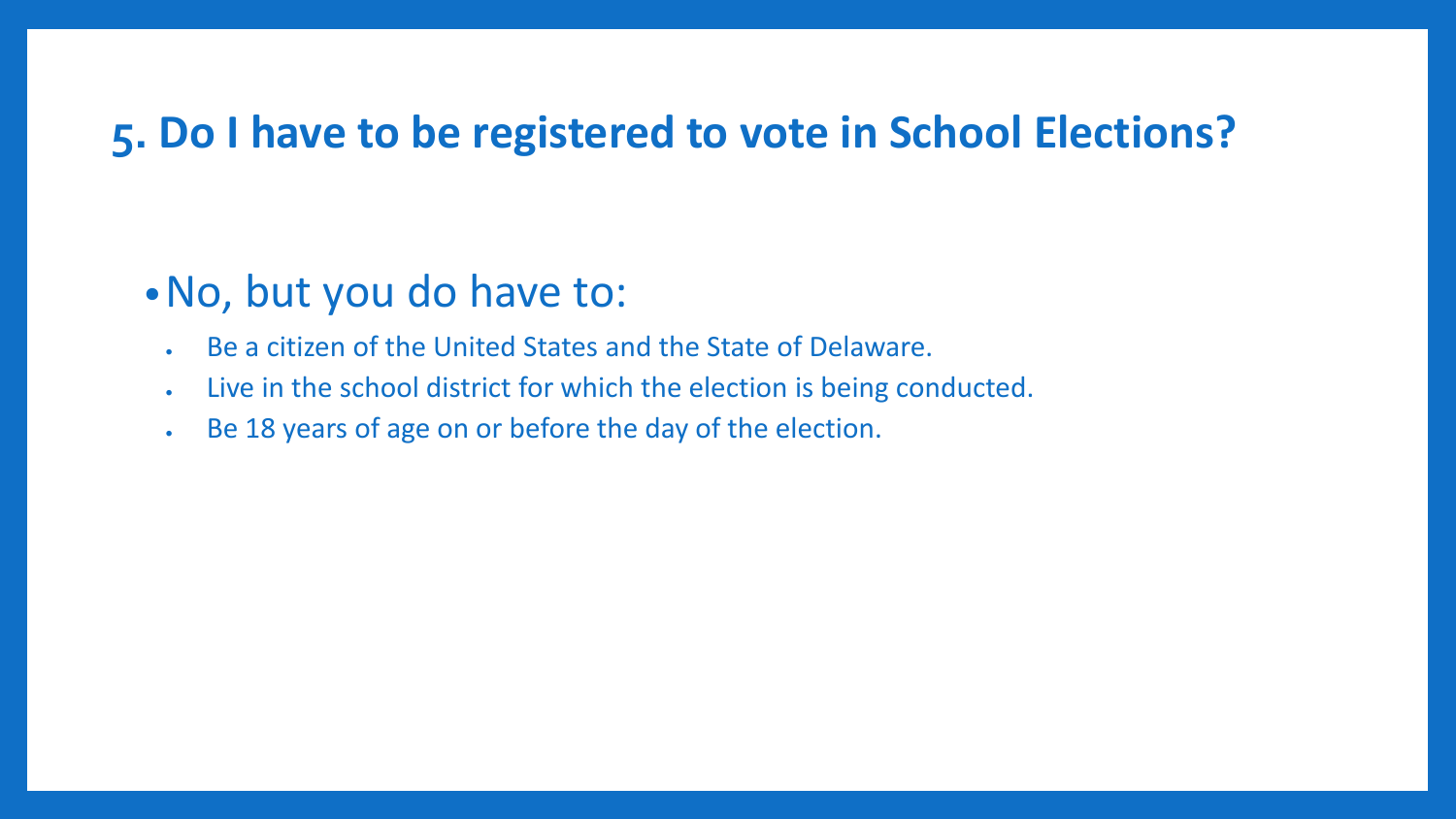## **6. Is there a deadline by which I must change my address or name before an election?**

• No, you may update your name and address when you go to vote if you are already registered in Delaware, but we encourage you to update your record before election day, so your voting experience will be quicker and easier.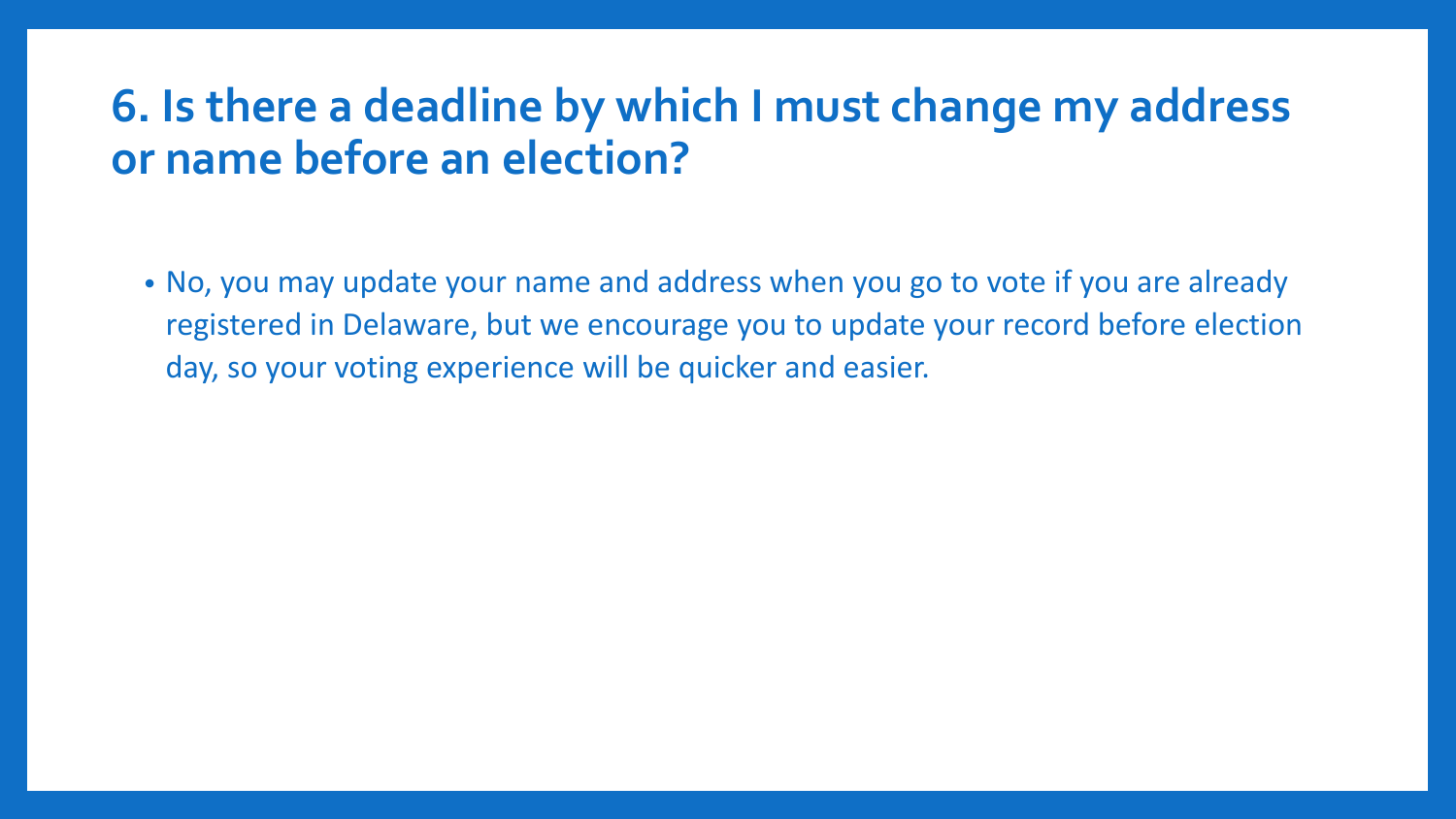#### **7. How old do you have to be to register to vote in the State of Delaware?**

•18 by the date of the next General Election.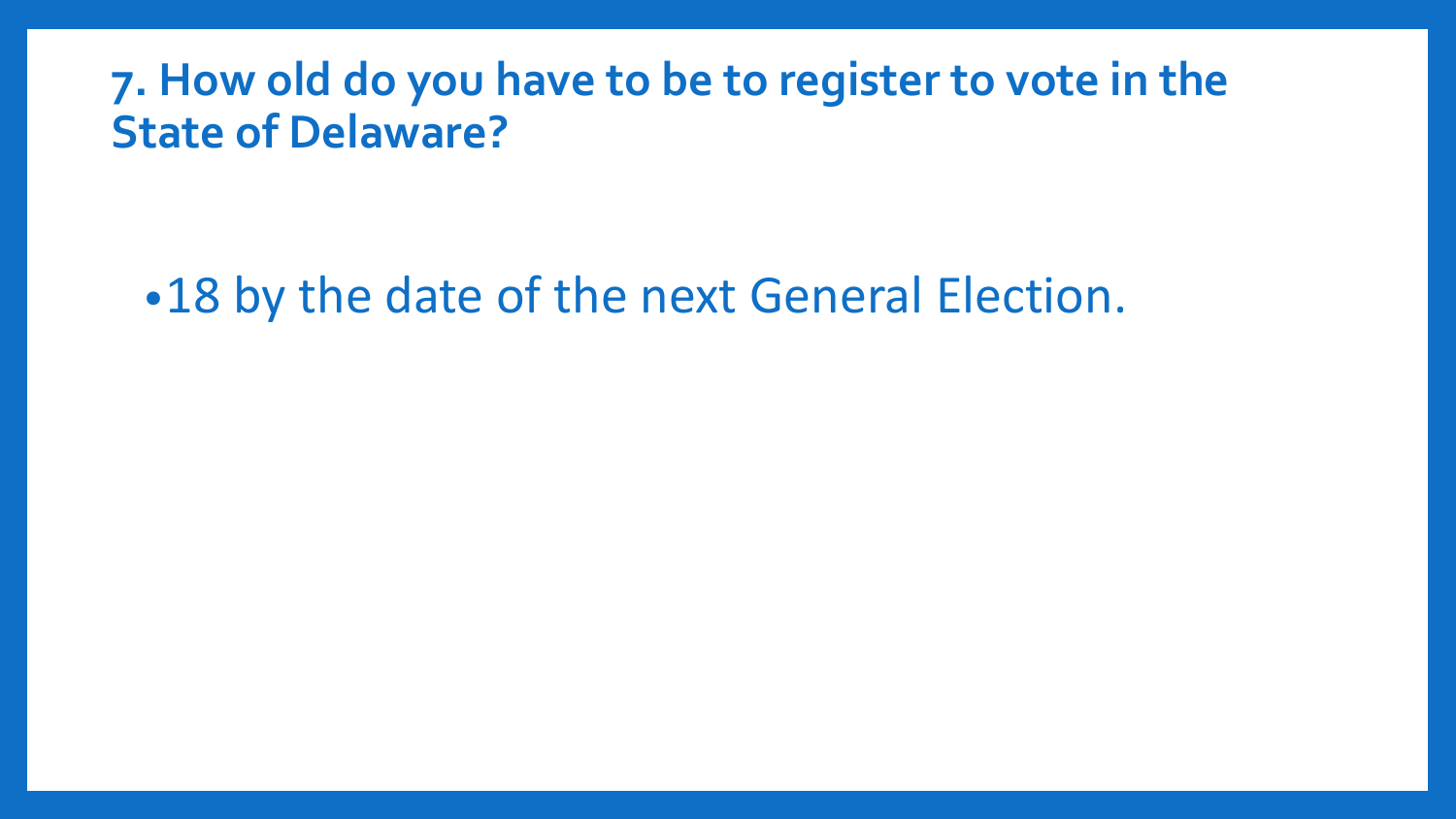**8. Can you pre-register to vote, if under the age of 18?**

•Yes, but only at DMV. Per Delaware law, preregistration to vote is available at DMV to 16 and 17 year-olds when they sign up for their driver's licenses or State IDs. Once the General Election is over, their record is updated in the State of Delaware voter registration system and they are registered to vote in the Primaries and General Elections of the next election cycle.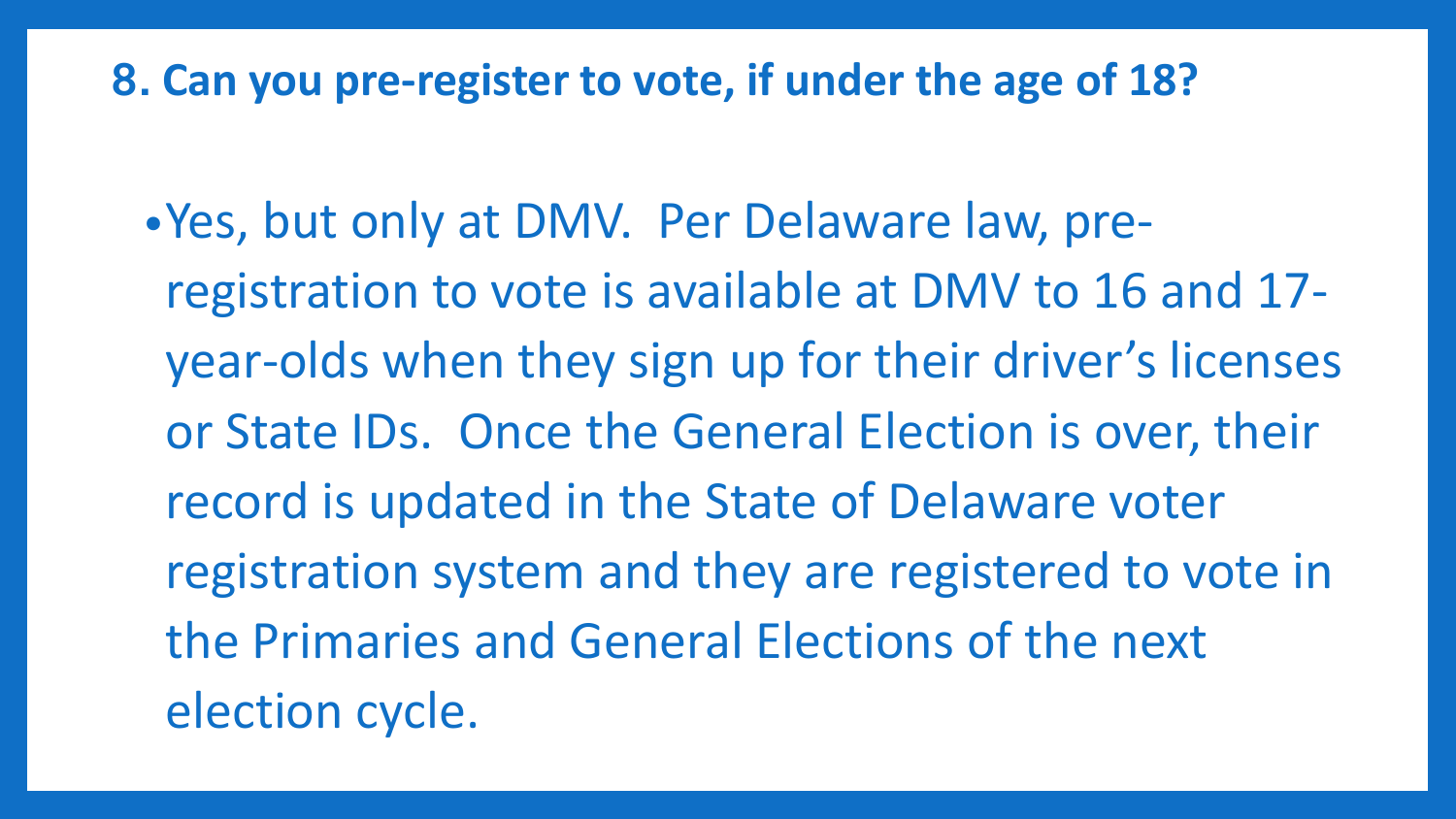## **9. Where can a person register to vote in Delaware?**

- Answer: (In no particular order)
	- Online at ivote.de.gov,
	- DMV (when getting/updating DL or State ID),
	- Elections Offices,
	- through the mail,
	- Voter registration outreach events
	- State Agencies (like DHSS when signing up for government programs)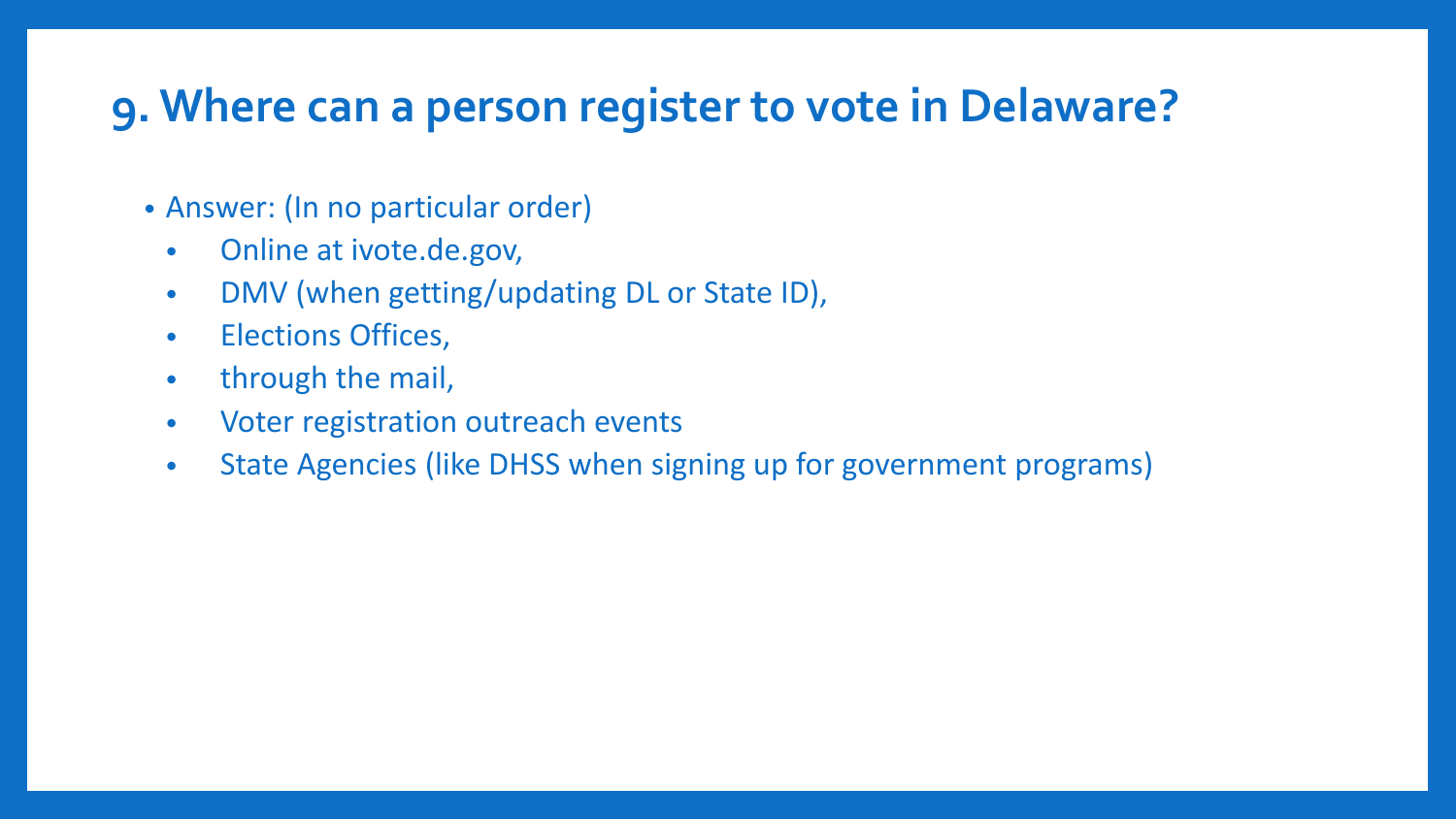## **10. What form of ID do I need to present or submit when I register to vote?**

- •You need to provide something that shows your name and current address, such as one of the following:
	- Driver's License or State ID
	- Utility Bill, Bank Statement, Credit Card Statement
	- Copy of a government mailing, check, or person's paycheck